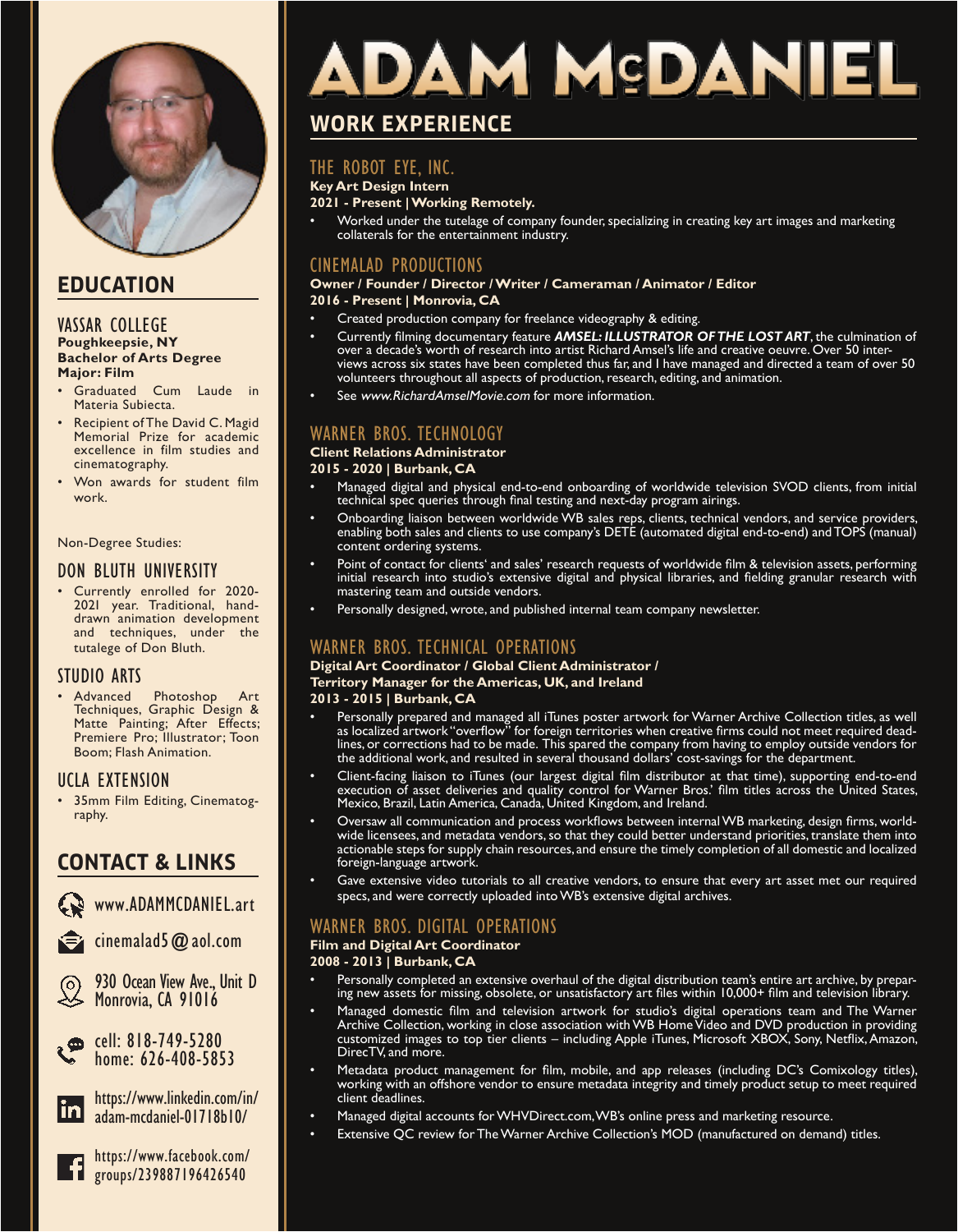# WALT DISNEY PICTURES WORLDWIDE TECHNICAL SERVICES

### **QC Administrator / Assistant to DVD WTS Design Team (Contracted via AppleOne)**

### **2008 | Burbank, CA**

• Performed extensive digital restoration and touchup work of old and obsolete DVD menus lacking layered Photoshop sources; coordinated localized translations from territories and implemented them into the reworked designs; assisted designers with DVD menu layouts and frame-by-frame UX QC.

# ASCENT MEDIA - LEVEL 3 POST

### **Business Development / Sales Assistant**

**2004 - 2008 | Burbank, CA**

- Supported senior VPs of sales, catering to all post production services for television.
- Created weekly sales database tracking all major television production, including pilots, half hours, hours, MOWs, and TV specials.

# ASCENT MEDIA CREATIVE SERVICES - ENCORE HOLLYWOOD & RIOT, Inc.

# **Business Development / Sales Assistant**

# **2004 | Hollywood & Santa Monica, CA**

- Supported VP of feature services, catering to the newly emerging sales markets of digital intermediates, as well as digital previews and dailies for feature films.
- Made extensive "cold" sales calls, with regular follow through.
- Prepared company presentation materials, press kits, budgets, post production schedules, expense reports, and corporate revenue flowcharts.

# COLUMBIA COLLEGE HOLLYWOOD

### **Admissions & Marketing Coordinator**

### **2003 - 2004 | Tarzana, CA**

- Developed and help execute sales and marketing strategies to better promote non-profit film school, entailing new internet campaigns, print ads, and redesign of college's website.
- Personally visited high schools and career fairs throughout much of southern California, for face-to-face meetings with prospective students. This targeted, personalized approach helped increase student enrollment by over 15% in five months, without taking away from the college's limited budget.

# REVOLUTION STUDIOS

### **Post Production Coordinator**

### **2002 - 2003 | Santa Monica, CA**

- Assisted the head of post production, and served as studio liaison in researching and interviewing post production service companies throughout the Los Angeles area.
- Prepared weekly film status reports and post production schedules, and coordinated talent screenings and transfers of film elements throughout the world.

# ASCENT MEDIA (formerly LIBERTY MEDIA & SOUNDELUX/TODD-AO)

## **Sales Coordinator / Business Development Assistant**

### **1998 - 2002 | Hollywood, CA**

- Wrote creative "pitches" to producers and post production supervisors, of customized creative sound design approaches, based solely on initial scripts. In at least two instances, my proposals were deemed the deciding factor that closed the deals — two films that each produced nearly a million dollars' worth of revenue for the company.
- Information "point person" for marketing, sales, and corporate teams within 36 company infrastructure, personally developing a comprehensive database tracking thousands of films from development through post production; involving extensive research and direct communication with studios and production companies worldwide.
- Administrative assistant to sales executives and senior vice president of business development.
- Prepared weekly sales revenue reports, film schedule flowcharts, script breakdowns, sales presentations, and assisted in post production bids.
- Managed all PR materials and resumes for sound supervisors, mixers, and editors.
- Initiated grant program of post production services for independent filmmakers; Served as sound assistant for numerous student and short film projects; coordinated special sound seminar for the American Film Institute.

## SOUNDELUX

**Assistant to the President 1997 - 1998 | Hollywood, CA**

## BIG TICKET TELEVISION

**Writer/Producers' Administrative Assistant 1996 - 1997 | Hollywood, CA**

# INTERNSHIPS & VOLUNTEER WORK

- FOUNDATION FOR THE JUNIOR BLIND, Los Angeles, CA. Volunteer Mentor. Summer 2003.
- THE BUCKS COUNTY PLAYHOUSE, New Hope, PA. Assistant Art Director, Stage Manager, and Set Designer. Summer 1995.
- DAVID ROYLE PRODUCTIONS, INC., New York, NY. Intern. Winter 1995.
- THE RUSHMORE FESTIVAL, Woodbury, NY. Assistant Stage Manager. Summer 1994.
- HUDSON VALLEY FILM and VIDEO OFFICE, Poughkeepsie, NY. Intern. Winter Spring 1994.
- WPIX TELEVISION / TRIBUNE ENTERTAINMENT, New York, NY. Editing intern. Summer 1993.
- TKR CABLE TELEVISION, Piscataway, NJ. Intern, Production Assistant, and Cameraman. 1991 1992.